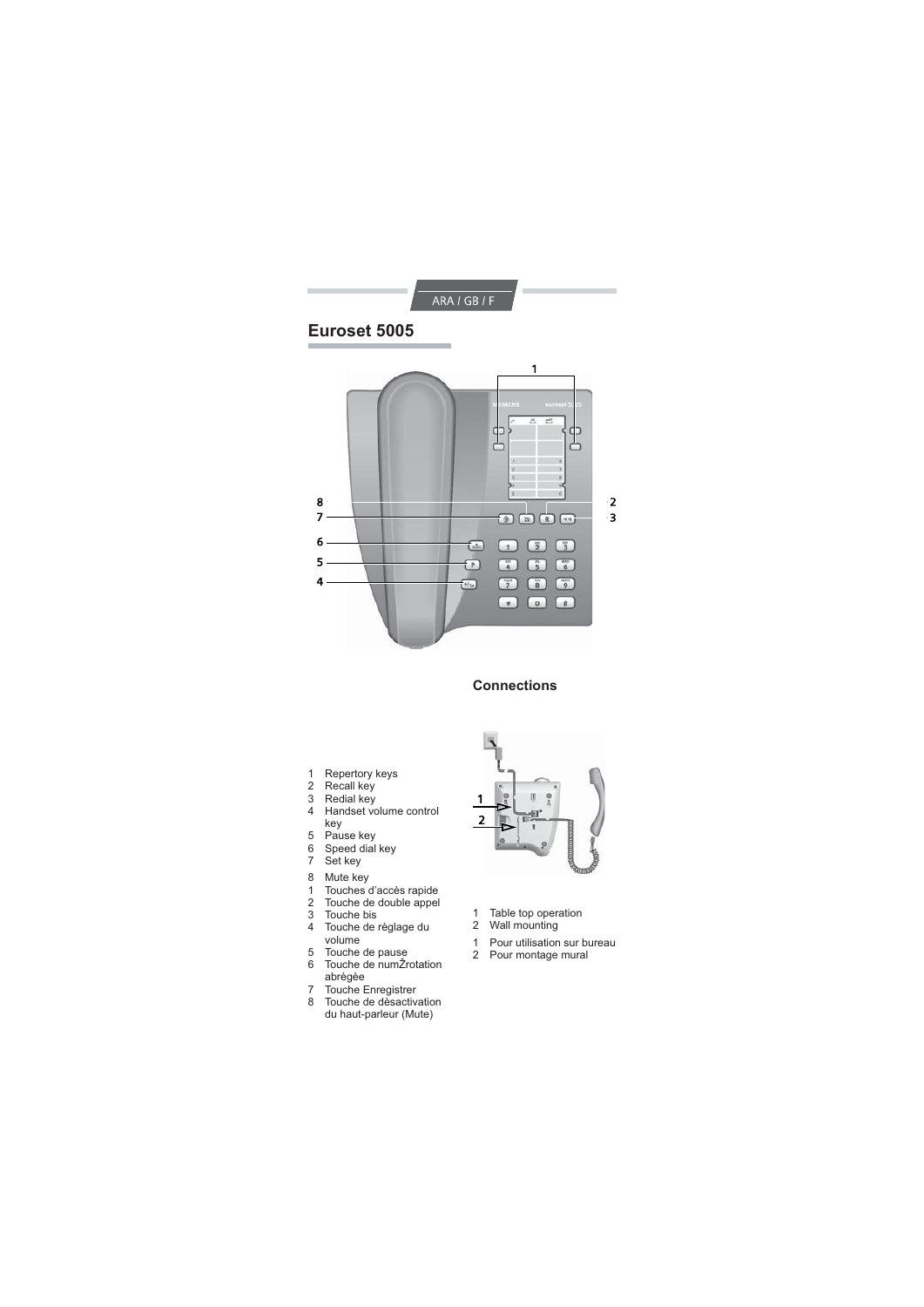

## (see figure)

Once the connecting leads have been connected, you can mount the telephone on the wall:

◆ Drill two dowel holes (5 mm ∅) 110mm apart, insert dowels and screw in countersunk head wood screws with a slight gap to the wall.

- ◆ On underside of telephone: Lift out handset bracket with screwdriver.
- ◆ Clip handset bracket into handset shell mounting.
- ◆ Hang telephone on projecting screw heads.



**1** GB

## **Safety precautions**

When installing, connecting and operating the telephone, always observe the following precautions:

- Only use the jacks and leads supplied.
- Only connect the connecting lead to the intended
- socket. ◆ Only connect approved accessories.
- Lay the connecting lead where it will not cause accidents.
- ◆ Position the telephone on
- a non-slip surface. ◆ For your safety and protection, the telephone may not be used in the bath or shower rooms (wet locations). The telephone is
- not splash proof. ◆ Never expose the telephone to sources of heat, direct sunlight or other electrical devices.
- ◆ Protect your telephone from moisture, dust, corrosive liquids and vapours.
- ◆ Never open up the telephone yourself. ◆ Do not touch the plug con-
- tact with pointed or metallic objects.
- ◆ Do not carry the telephone by the leads.
- ◆ If you give your telephone to someone else, make sure you also give them the operating manual.

## **Setting up the telephone for use**

#### **Recommended installation of telephone**

- ◆ Do not expose the telephone to direct sunlight or other sources of heat.
- ◆ Operate at temperatures of between +5°C and  $+40^{\circ}$ C.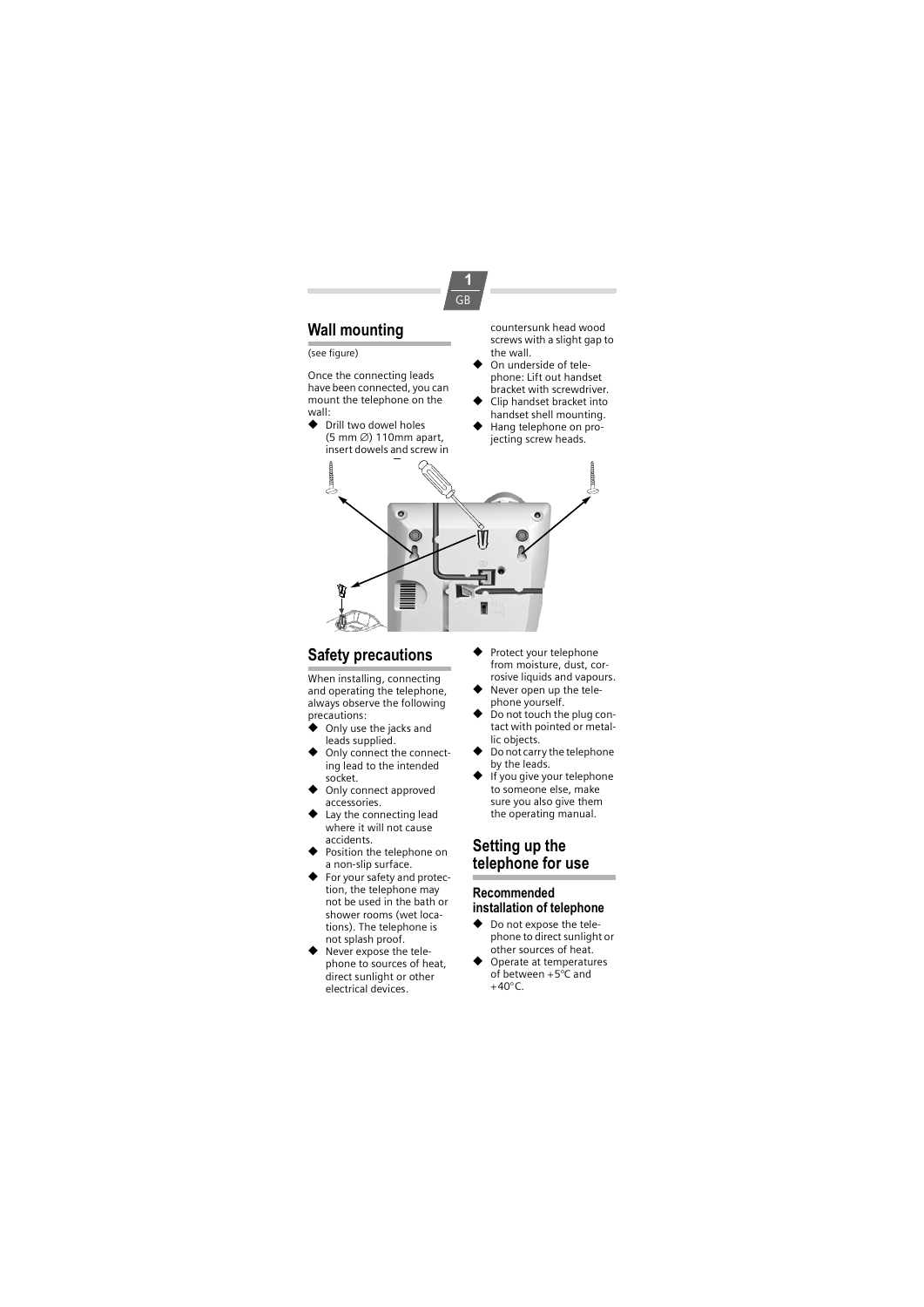## **2** GB

- Maintain a distance of at least one metre between the telephone and radio equipment, e.g. radio telephones, radio paging equipment or TV sets. Otherwise, telephone communication could be impaired.
- Do not install the telephone in dusty rooms as this can limit the service life of the telephone.
- ◆ Furniture lacquer and polish can be adversely affected by contact with parts of the unit (e.g. feet).

## **Dialling and saving numbers**

#### **Dialling a number**

 $\leftarrow$  || Lift handset, dial

#### **Last number redial**

The last number dialled is automatically saved.<br>Lift hand c; Lift handset, press last number redial key.

number.

#### **Repertory and speed dial**

You can save 4 numbers (max. 21 digits) as repertory numbers on the 4 repertory keys<br>  $\bigodot$  and 10 numbers as speed dial numbers on the number keys (max. 21 digits).

## **Saving (or saving with notebook function)**<br>(  $\Rightarrow$  **a** Lift han

Lift handset, (or with notebook function: during a

**either ... As repertory**

Press repertory key;  $\lim\limits_{\text{min}}$ 

As speed dial

Press speed dial key and speed dial number (number key);

call) press Set key.

**FR** Enter number for repertory or speed dial.  $\circled{)} \bullet$  Press Set key, (or

after the call:) replace handset.

#### **Dialling a repertory number** Lift handset, press

repertory key. You can also dial any additional digits.

# **Dialling a speed dial number**<br>(  $\frac{1}{\sqrt{1-\frac{1}{n}}}\int$  Lift handset, press

Lift handset, press speed dial key.  $\boxed{\bullet}$ ... $\boxed{\overset{w\text{.}}{\bullet}}$  Press speed dial number (number key).

### **Notes on saving and deleting repertory and speed dial numbers**

 $\circled{+}$  and  $\circled{+}$  are saved regardless of the set dialling mode but are only dialled with DTMF dialling. The following steps delete numbers saved to the repertory or speed dial keys:<br>◆ The number enteree

- The number entered is longer than 21 digits
- ◆ Saving a number will delete the previous content of the memory

## **Dialling pauses**

One or more dialling pauses (not at 1st digit) can be<br>entered using  $\left(\begin{array}{ccc} \mathbb{P} \\ \mathbb{P} \end{array}\right)$ . Pauses<br>are transferred to the memory and are necessary for certain extension systems (e.g.:  $0(P)$  2368).

- ◆ Dialling a dialling pause within the first 5 digits: The entire number saved is dialled, including the 2-second dialling pause.
- ◆ Dialling a dialling pause after the first 5 digits: The portion of the number saved after the pause is only dialled after pressing the  $\boxed{P}$  key.

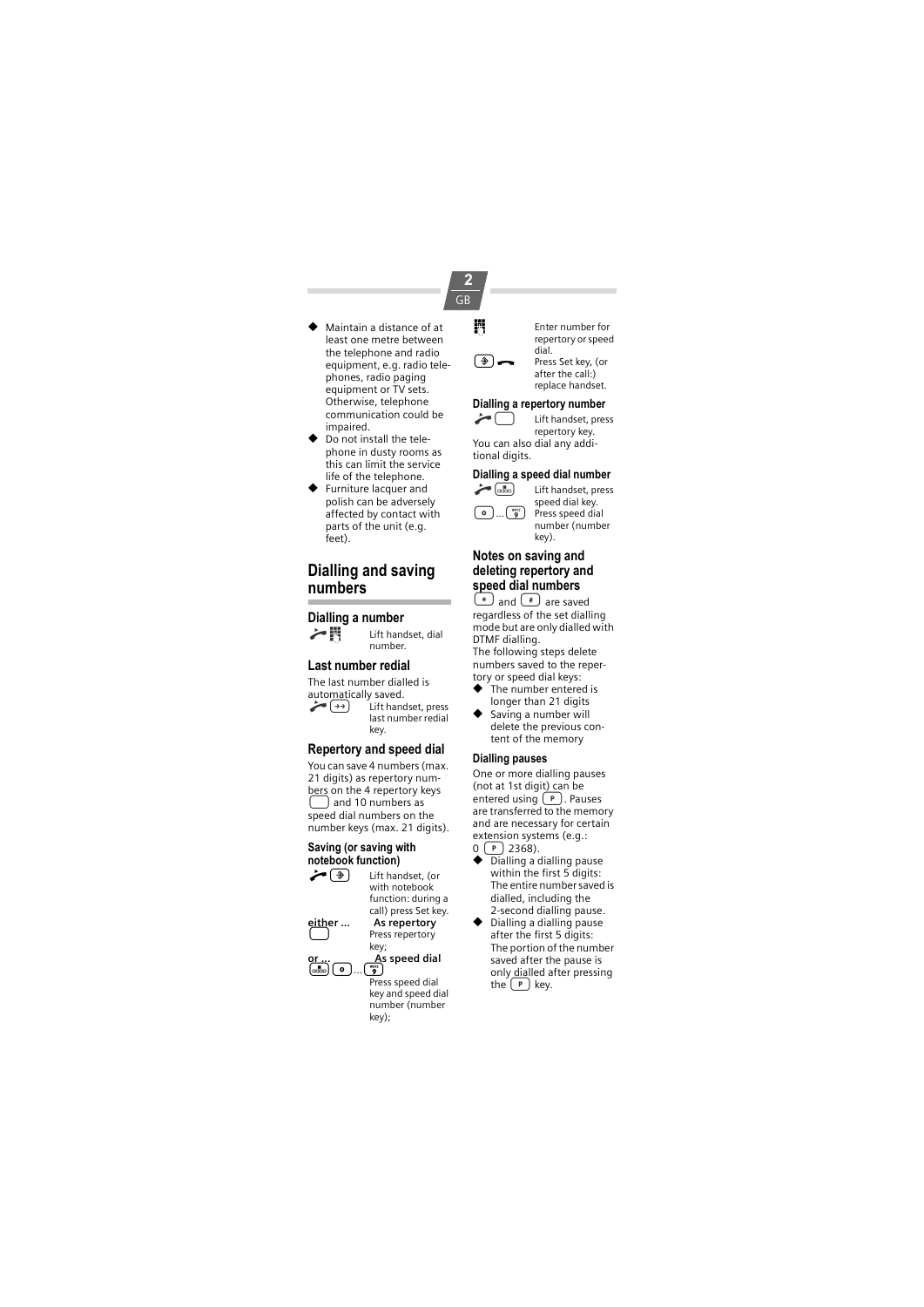# **Adjusting the**

#### **telephone**

#### **Setting the handset volume**

The handset volume can be set to 2 levels.<br> $\begin{bmatrix} +/2 \\ 2 \end{bmatrix}$  p ...<br>-Press Handset vol ume control key.

#### **Mute**

You can deactivate the telephone's microphone. During a call:<br> $\begin{bmatrix} \boxed{\mathbf{R}} \end{bmatrix}$ Press mute key.

To reactivate microphone: Press the mute key again.

## **Setting the ringer**

You can set the ringer frequency and volume to 9 levels (factory default: level 6) or



press the Set key.  $\begin{array}{c} \hline \text{#} \\ \hline \text{ } \\ \hline \text{ } \\ \hline \end{array}$  Press the hash key. Press one of the number keys. (0: Ringer off until

Lift the handset,

handset is next lifted). **a**<br>**Press Set key.**<br>**Pulse**: **Pulse:** 

#### **Temporary DTMF switching in "Pulse" position**

To use functions that require DTMF (e.g. remote control of answering machine), you can set the telephone to DTMF for the duration of the call without adjusting the switch. After the connection is estab-

lished:<br>(\*) Press the star key. After the connection is broken, the setting reverts to DP.

## **Operation on a PABX**

**3** GB

#### **Special functions/Recall key**

During an external call, you can make an enquiry or forward the call. To do this, press<br>the recall key  $\left(\mathbb{R}\right)$ . The subsequent procedure depends on your PABX. By default, the recall key is set to flash time 1 (pulse/tone switch in "Tone 1" position). For connection to a PABX, it may be necessary to change the flash time (e.g. pulse/tone switch to "Tone 2"). To do this, please refer to the operating instructions for your PABX.

#### **Changing the dialling mode**

By default, your telephone is set to tone dialling mode (Tone 1). Depending on the dialling mode of your PABX, you may need to set the telephone to pulse dialling (DP). Slide switch on underside of unit:

Pulse: Pulse dialling mode (DP)<br>Tone 1: Tone dialling mode, flash Tone dialling mode, flash time 100 ms Tone 2: Tone dialling mode, flash time 280 ms

## **Operation on public telephone systems**

Public telephone systems - in some cases by special order/ request – offer you a range of useful additional services (e.g. call divert, call back on busy, three-party conference etc.). These services can be selected using specified key combinations, which your network provider will notify you

of. You can save the entire key combination, including the number of a fixed call divert